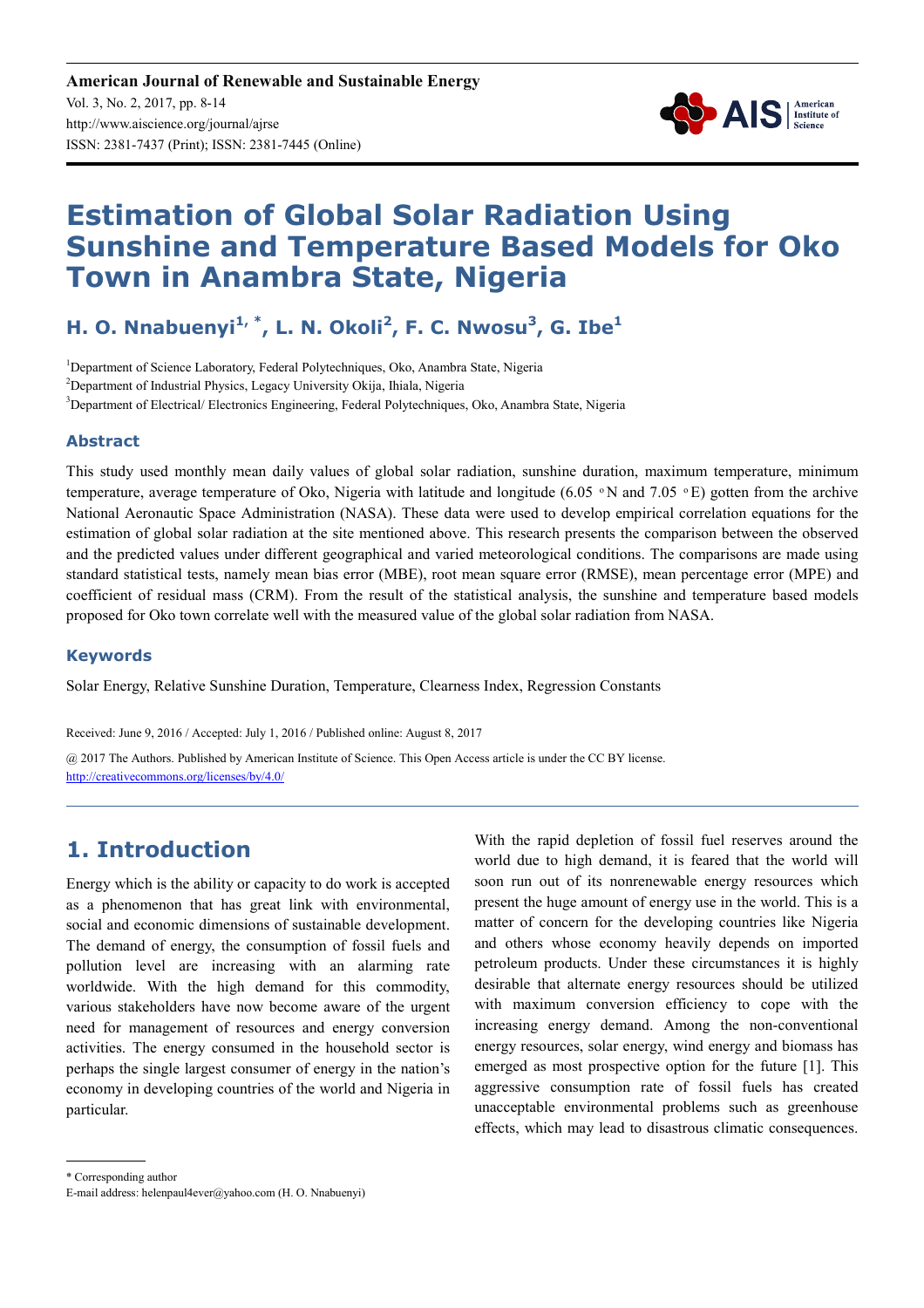Thus, renewable and clean energy such as that obtained by using solar cells is required to maintain the quality of human life as well as the environment [2].

The utilization of solar energy, like any other natural resources, requires detailed information on availability of the amount of total solar radiation striking the earth surface. This total amount of solar radiation incidents on the earth surface is called global solar radiation. Global solar radiation data are necessary at various steps of the design, engineering, simulation and performance evaluation of any project involving solar energy. Solar radiation provides the energy for photosynthesis and transpiration of crops and is one of the meteorological factors determining potential yields. Crop growth models, which have been developed since the 1960s, have been regarded as important tools of interdisciplinary research and have since been used in a number of areas such as the assessment of agriculture potential of a given region in the field of crop yield forecasting or as a climate change impact assessment tool [3]. Actually, the mapping of the solar radiant energy on the earth's surface is a requirement not only in the studies of climate change, environmental pollution but also in agriculture, hydrology, food industry and non-conventional energy development programs [4].

As the solar radiation passes through the atmosphere, it undergoes absorption and scattering by various constituents of the atmosphere. The amount of solar radiation finally reaching the surface of earth depends quite significantly on the concentration of airborne particulate matter, gaseous pollutants and water (vapour, liquid or solid) in the sky, which can further attenuate the solar energy and change the diffuse and direct radiation ratio. The global solar radiation can be divided into two components: diffuse solar radiation, which results from scattering caused by gases in the Earth's atmosphere, dispersed water droplets and particulates; and direct solar radiation, which have not been scattered. Global solar radiation is the algebraic sum of the two components. Solar radiation incident on the earth's surface in the visible and near - infrared wavelength range  $0.3 \mu m - 2.0 \mu m$  is measured on the ground by means of Pyranometer. But unfortunately, solar radiation measurements are not readily available in many developing countries due to nonavailability or inadequate provision of this measurement instrument. It is important therefore, to consider methods of estimating the global solar radiation based on the readily available meteorological parameters.

This global solar radiation varies from latitude to latitude. Thus, a solar radiation measurement parameter is obtained and defined as the ratio of the actual number of hours of sunshine received at a site to the day length. The ratio is known as fraction of sunshine hours (n/N). It is found to vary daily and seasonality [5]. The amount of global solar radiation  $H_0$  is the extraterrestrial radiation which is found at the top of the atmosphere of the site. Similarly  $H_m$  is measured global solar radiation which is the fraction of the extraterrestrial radiation at the ground surface after scattering, reflection and absorption in the atmosphere. The ratio of  $H_m/H_0$  is a possible measure of the transparency of the atmosphere to the solar radiation. It is also called clearness index or coefficient of transmission [6].

Several models have been proposed to estimate global solar radiation. [7] presents a linear regression model used in correlating the global solar radiation data with relative sunshine duration, which is a modified Angstrom type model [8]. [9] studied the correlation between the measurements of global solar radiation and the meteorological parameters using solar radiation, mean daily maximum temperature, mean daily relative humidity, mean daily sea level pressure, mean daily vapour pressure, and hours of bright sunshine data obtained from different parts of Egypt. [10] has demonstrated the predictive ability of the Angstrom type model, correlating the global solar radiation to relative sunshine duration in a simple linear regression form. [11] developed a quadratic relation for Calabar, Port Harcout and Enugu. A predicting model which uses only maximum ambient temperature has been developed for Nsukka [12]. However, no previous study of this nature has been conducted in Oko, Anambra State.

Input parameters used in the estimation of the global solar radiation include, sunshine duration, mean temperature, soil temperature, relative humidity, number of rainy days, altitude, latitude, total precipitable water, albedo, atmospheric pressure, cloudiness and evaporation. The most commonly used parameter for estimating global solar radiation is sunshine hours which can be easily and reliably measured. Accurate estimation depends on the quality and quantity of the measured data used.

This paper focuses on the use of climate data such as sunshine hours, minimum, maximum and average temperature from the archives of National Aeronautics and Space Administration (NASA) for a period of 16 years (2000 – 2015) to generate sunshine and temperature based empirical equations for calculating the global solar radiation in Oko, Anambra State, Nigeria. The solar data obtained from these correlations will be tested for errors using; Mean Bias Error (MBE), Root Mean Square Error (RMSE) and Mean Percentage Error (MPE)

## **2. Material and Method**

Oko is an Igbo speaking town in south eastern Nigeria. It is one of the major towns that make up the geopolitical area called Orumba North Local Government Area of Anambra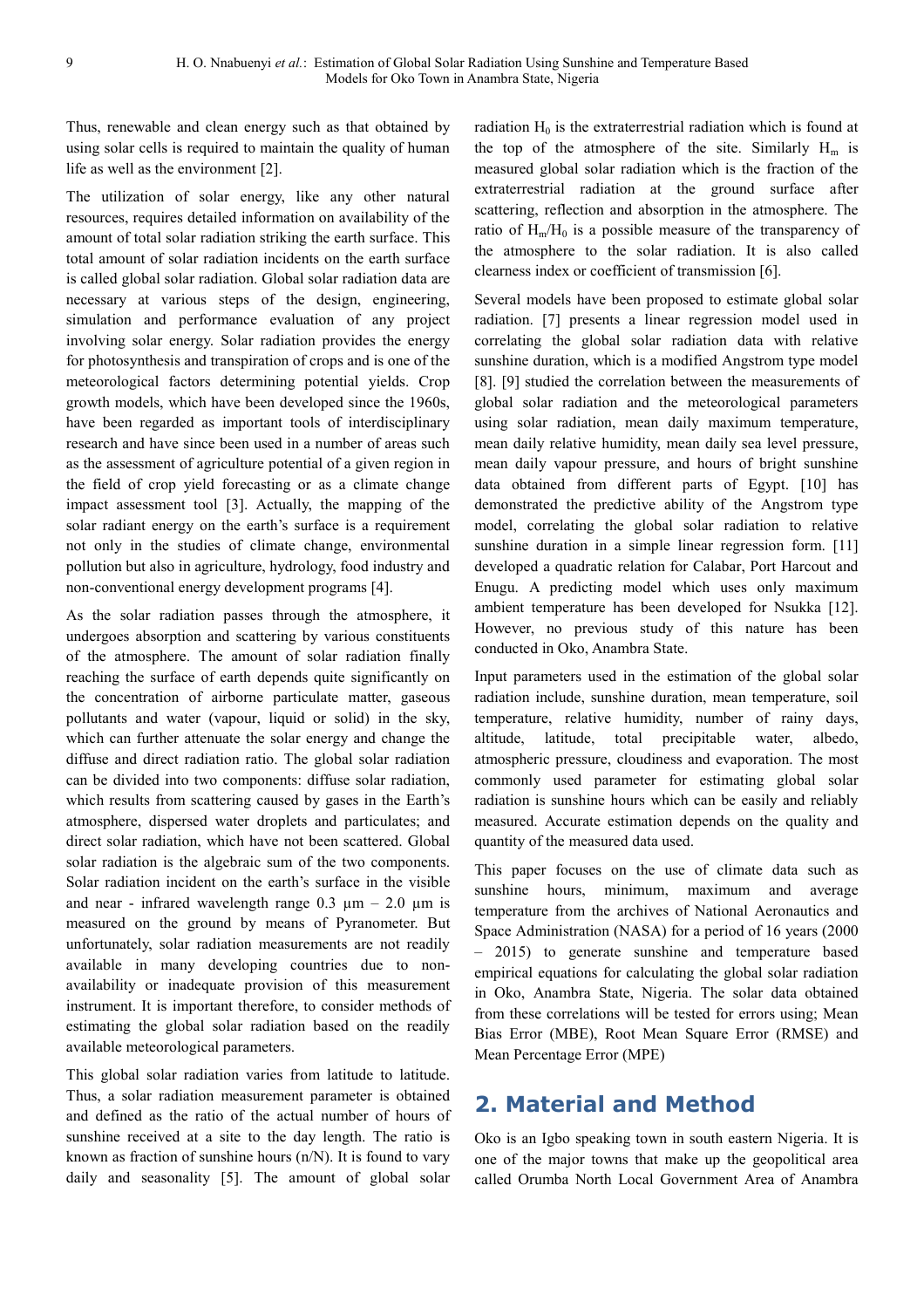State. It geographical coordinates are  $6°3'0''N(6.05°N)$  and  $7^{\circ}06'0''E(7.05^{^{\circ}}E)$ . Oko is regarded as citadel of learning due the presence of Federal Polytechnique in the town. The town is known for agriculture due to the good climatic conditions it enjoys throughout the seasons. The meteorological data of Oko which are to be used for this study were gotten from the archives of National Aeronautic and Space Administration for period of 15 years (2000 – 2014). The meteorological data retrieved include; monthly mean global solar radiation  $(\overline{H}_m)$  incident on earth surface, monthly mean extraterrestrial global solar radiation  $(\overline{H}_0)$ , monthly mean daily sunshine duration  $(\overline{N})$  and the monthly mean minimum, maximum and average temperature  $(T_{min}, T_{max},$  and  $T_{av})$  and other meteorological data.

#### **2.1. Sunshine Based Model**

The first correlation proposed for estimating the monthly mean daily global solar radiation on a horizontal surface using the sunshine duration and clear sky radiation  $(H_c)$  data was due to Angstrom [8].

$$
\frac{H}{H_c} = a + b \left(\frac{n}{N}\right) \tag{1}
$$

Because there may be problems in calculating clear sky radiation accurately, by replacing clear sky radiation with extraterrestrial radiation (*Ho),* the Angstrom correlation was put in more convenient form by Prescott [13]. [14] and others have modified the method using the value of the extraterrestrial radiation  $H_0$  on a horizontal surface rather than the clear day radiation  $H_c$  [15].

$$
\frac{\overline{H}}{\overline{H}_0} = a + b\left(\frac{\overline{n}}{\overline{N}}\right) \tag{2}
$$

Where H is the monthly average daily global radiation on a horizontal surface  $(M, m^{-2} . day^{-1})$ .  $H_0$  is the daily extraterrestrial radiation on a horizontal surface  $M/m^{-2}$ .  $day^{-1}$ , n is the monthly average daily hours of bright sunshine, N is the monthly average day length, (a and b) values are known as angstrom empirical constant or regression coefficients. Their values have been obtained from the relationship given by  $[16]$  and confirmed by  $[17]$  as

$$
a = -0.110 + 0.235 \cos \phi + 0.323 \left(\frac{\bar{n}}{\bar{N}}\right) \tag{3}
$$

$$
b = 1.449 - 0.553 \cos \phi - 0.694 \left(\frac{\bar{n}}{N}\right) \tag{4}
$$

The monthly average daily extraterrestrial irradiation  $\bar{H}_0$  can be calculated from the equation below.

$$
\bar{H}_o = \frac{24}{\pi} I_{sc} \left[ 1 + 0.0333 \cos \left( \frac{360D}{365} \right) \right] \left[ \cos \phi \cos \delta \cos \bar{\omega}_s \right] + \frac{2\pi \bar{\omega}_s}{360} \sin \phi \sin \delta
$$

$$
\overline{H}_o = \frac{24}{\pi} I_{sc} E_0 \left[ \cos \emptyset \cos \delta \cos \overline{\omega}_s + \frac{2\pi \overline{\omega}_s}{360} \sin \emptyset \sin \delta \right] (5)
$$

Where  $I_{\rm sc}$  is the solar constant with numerical value of 1367 Wm<sup>-2</sup> and can also be expressed in  $M/m^{-2}day^{-1}$  in equation (6),

$$
I_{sc} = \frac{1367 \times 3600}{1000000} \, MJm^{-2}day^{-1} \tag{6}
$$

 $E_0$  is the eccentricity correction factor expressed in equation (7),

$$
E_0 = \left[1 + 0.0333 \cos\left(\frac{360D}{365}\right)\right] \tag{7}
$$

 $\emptyset$  is the latitude of the site under study,  $\delta$  is the solar inclination angle given as

$$
\delta = 23.45 \sin \left( 360 \left( \frac{D + 284}{365} \right) \right) \tag{8}
$$

 $\overline{\omega}_s$  is the mean sunrise hour angle for the given month expressed as;

$$
\overline{\omega}_s = \cos^{-1}(-\tan\phi\tan\delta) \tag{9}
$$

D in equations (7) and (8) is the characteristic day number for each month:  $D = 1$  on 1<sup>st</sup> of January and  $D = 365$  on 31<sup>st</sup> of December. The day length N is the number of hours of sunshine within the 24 hours in a given day. The mean day length  $\overline{N}$  is expressed as;

$$
\overline{N} = \frac{2}{15} \cos^{-1}(-\tan\phi \tan\delta) = \frac{2}{15} \overline{\omega}_s \tag{10}
$$

#### **2.2. Temperature Based Model**

[18] were first to estimate global solar radiation by using the difference in the maximum and minimum temperature given by

$$
\frac{\overline{H}}{\overline{H_0}} = K_r (T_{max} - T_{min})^{0.5}.
$$
 (11)

where,  $\overline{H}$  is the measured monthly mean global solar radiation in  $MJ. m^{-2}. day^{-1}$ .  $\overline{H}_0$  is the monthly mean extraterrestrial radiation in  $MJ. m^{-2} . day^{-1}$ .  $T_{max}$  is the maximum temperatures measured in  $°C$ .  $T_{min}$  is the minimum temperatures measured in  ${}^{\circ}C$ , and  $K_r$  is the empirical coefficient which was recommended by [19] to be 0.16 for interior regions and 0.19 for coastal regions. Oko town being an interior region, empirical coefficient of 0.16 is used for the estimation.

#### **2.3. Statistical Analysis**

The accuracy of the estimated values was tested by calculating the Mean Bias Error (MBE), Root Mean Square Error (RMSE), and Mean Percentage Error (MPE). The expression for the MBE ( $M/m^{-2}day^{-1}$ ), RMSE  $(M/m^{-2}day^{-1})$ , and MPE (%) as stated by [20] are: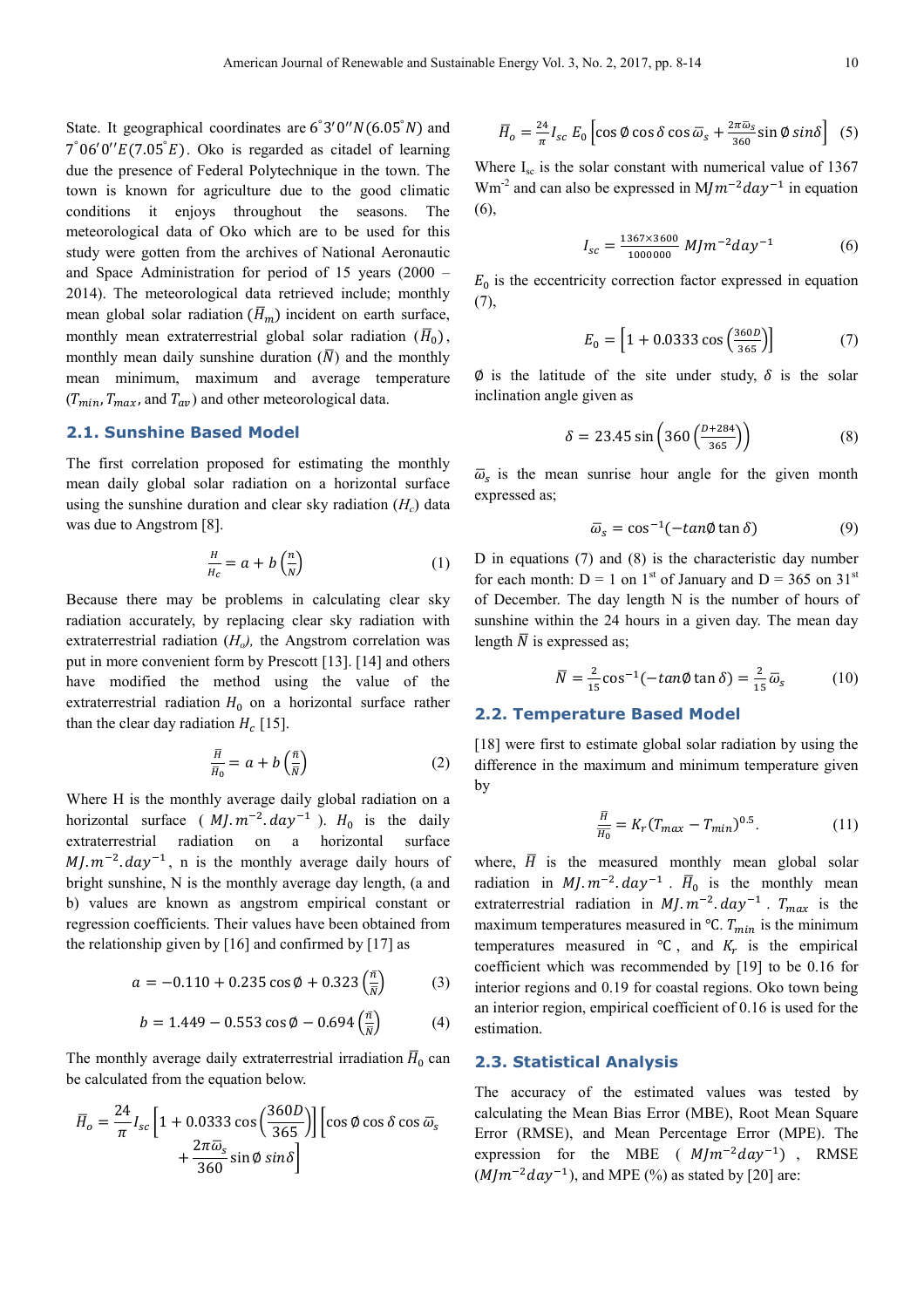$$
MBE = \frac{[\Sigma (H_{ical} - H_{imeas})]}{n} \tag{12}
$$

$$
RMSE = \left[\frac{\sum (H_{ical} - H_{imeas})^2}{n}\right]^{1/2} \tag{13}
$$

$$
MPE = \frac{\left[\Sigma \left(\frac{H_{times} - H_{ical}}{H_{times}} \times 100\right)\right]}{n}.\tag{14}
$$

The Coefficient of Residual Mass (CRM) was calculated according to equation provided by [21]

$$
CRM = \frac{\Sigma (H_{im eas} - H_{ical})}{n\bar{H}_{meas}}\tag{15}
$$

Where  $H_{ical}$  and  $H_{meas}$  are the ith calculated and measured values of global solar radiation respectively,  $\overline{H}_{meas}$  is the mean of the measured global solar radiation and *n* is the total number of observations. In general, MBE provides information on the long term performance of the models. Positive MBE shows overestimation while a negative MBE indicates underestimation. RMSE provides information on the short term performance of the model. It is always positive and a low value of it is desirable. The demerit of this parameter is that a single value of higher error leads to a higher value of RMSE. MPE test provides information on long – term performance of examined regression. A negative value of MPE indicates the average amount of under estimation while a positive value indicates over estimation. It is recommended that a zero value for MBE is ideal while a low RMSE and low MPE are desirable [22], [23], [24]. CRM equals zero gives a perfect estimation. A positive value of CRM indicates underestimation of the measured values while a negative value indicates overestimation of the measured values. (Bandyopadhyay et al., 2008)

# **3. Result and Discussion**

**Table 1.** Meteorological Data of Oko Town.

| <b>Months</b>    | $\overline{H}_0$ (MJm <sup>-2</sup> )<br>day' | $\overline{H}_{mea}$ (MJm <sup>-2</sup><br>day <sup>1</sup> ) | a    | b    | $\bar{n}$ (hrs) | $\overline{N}$ (hrs) | $\overline{T}_{min}$<br>$({}^{\circ}C)$ | $\overline{T}_{max}$<br>$(^\circ C)$ | $\overline{H}_1$ (MJm <sup>-2</sup><br>day' | $\overline{H}_2$ (MJm<br>$2$ day <sup>-1</sup> ) | $\overline{n}/\overline{N}$ |
|------------------|-----------------------------------------------|---------------------------------------------------------------|------|------|-----------------|----------------------|-----------------------------------------|--------------------------------------|---------------------------------------------|--------------------------------------------------|-----------------------------|
| <b>JANUARY</b>   | 33.70                                         | 20.42                                                         | 0.28 | 0.55 | 5.91            | 11.87                | 21.55                                   | 33.65                                | 18.88                                       | 18.99                                            | 0.50                        |
| <b>FEBRUARY</b>  | 35.70                                         | 20.51                                                         | 0.28 | 0.57 | 5.70            | 11.94                | 22.52                                   | 33.09                                | 19.59                                       | 18.81                                            | 0.48                        |
| <b>MARCH</b>     | 35.61                                         | 20.20                                                         | 0.27 | 0.58 | 5.61            | 12.14                | 22.52                                   | 33.49                                | 19.24                                       | 19.11                                            | 0.46                        |
| <b>APRIL</b>     | 37.68                                         | 18.99                                                         | 0.26 | 0.60 | 5.27            | 12.23                | 23.69                                   | 32.61                                | 19.65                                       | 18.23                                            | 0.43                        |
| <b>MAY</b>       | 36.72                                         | 17.88                                                         | 0.25 | 0.62 | 4.97            | 12.31                | 23.57                                   | 32.05                                | 18.50                                       | 17.33                                            | 0.40                        |
| <b>JUNE</b>      | 35.88                                         | 16.18                                                         | 0.24 | 0.65 | 4.49            | 12.44                | 23.02                                   | 30.76                                | 17.03                                       | 16.17                                            | 0.36                        |
| <b>JULY</b>      | 36.11                                         | 14.79                                                         | 0.20 | 0.73 | 3.11            | 12.43                | 22.28                                   | 28.16                                | 13.94                                       | 14.18                                            | 0.25                        |
| <b>AUGUST</b>    | 36.94                                         | 13.98                                                         | 0.20 | 0.73 | 3.08            | 12.32                | 21.93                                   | 27.08                                | 14.26                                       | 13.58                                            | 0.25                        |
| <b>SEPTEMBER</b> | 37.19                                         | 14.98                                                         | 0.21 | 0.72 | 3.16            | 12.14                | 22.32                                   | 27.82                                | 14.69                                       | 14.13                                            | 0.26                        |
| <b>OCTOBER</b>   | 36.05                                         | 16.74                                                         | 0.25 | 0.63 | 4.65            | 12.02                | 22.63                                   | 30.92                                | 17.76                                       | 16.81                                            | 0.39                        |
| <b>NOVEMBER</b>  | 34.07                                         | 18.82                                                         | 0.27 | 0.59 | 5.23            | 11.84                | 22.10                                   | 32.86                                | 17.99                                       | 18.11                                            | 0.44                        |
| <b>DECEMBER</b>  | 32.83                                         | 19.81                                                         | 0.28 | 0.56 | 5.80            | 11.71                | 20.45                                   | 33.67                                | 18.35                                       | 19.34                                            | 0.50                        |

| <b>Table 2.</b> Statistical Error Indicators Values. |  |  |
|------------------------------------------------------|--|--|
|------------------------------------------------------|--|--|

| <b>Models</b>         | <b>MBE</b> | <b>RMSE</b> | <b>MPE</b> | $\mathbf{R}^2$ | R    | <b>CRM</b> |
|-----------------------|------------|-------------|------------|----------------|------|------------|
| Angstrom              | $-0.29$    | 0.93        | 1.33       | 0.94           | 0.97 | 0.016      |
| Hargreaves and Samani | $-0.7'$    | 0.87        | 3.85       | 0.97           | 0.98 | 0.040      |

Table 1 show the average monthly measured and calculated meteorological parameters for Oko in Anambra State, Nigeria within the years 2000 to 2014 (15 years). The two models of sunshine and temperature were used to estimate the global solar radiation on the horizontal surface in Oko for the 15 years using the meteorological parameters given in table 1 above. The statistical error estimations such as RMSE, MPE, MBE and CRM used to test the correlation between the measured global solar radiation and the calculated global solar radiation were summarized in table 2 above. The ideal error value is zero; therefore the accuracy of any model depends on the closeness of its error values to zero. We observed that the values of global solar radiation predicted by the two models are closely related to the measured global solar radiation. This is reflected in table 2 where the MBE and RMSE values are low and coefficient of residual mass (CRM) values are approximately equal to zero. These two models are adequate for estimating global solar radiation at Oko. MPE values of the models show that Hargreaves model is overestimated.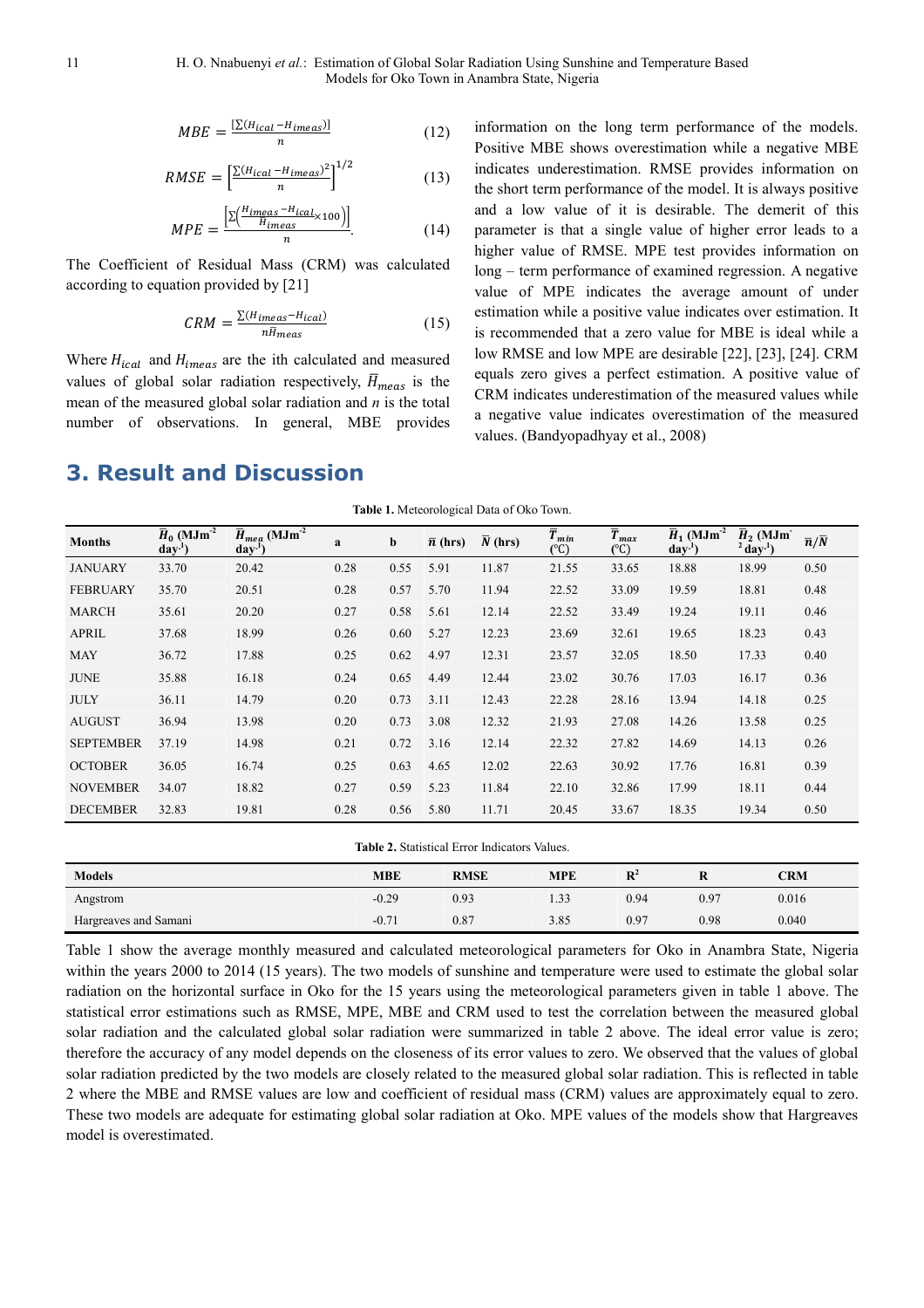

**Figure 1.** Graph of Global Solar Radiations against Months of the Year from 2000 to 2014.



**Figure 2.** Graph of Clearness Index of Sunshine Based Model against Ratio of Sunshine Hours of Oko for the years (2000 – 2014).



Figure 3. Graph of Clearness Index of Temperature Based Model against Square root of Change in Temperature of Oko for the years (2000 – 2014).



**Figure 4.** Graph of Sunshine Based Global Solar Radiation against Measured Global Solar Radiation of Oko for the years (2000 – 2014).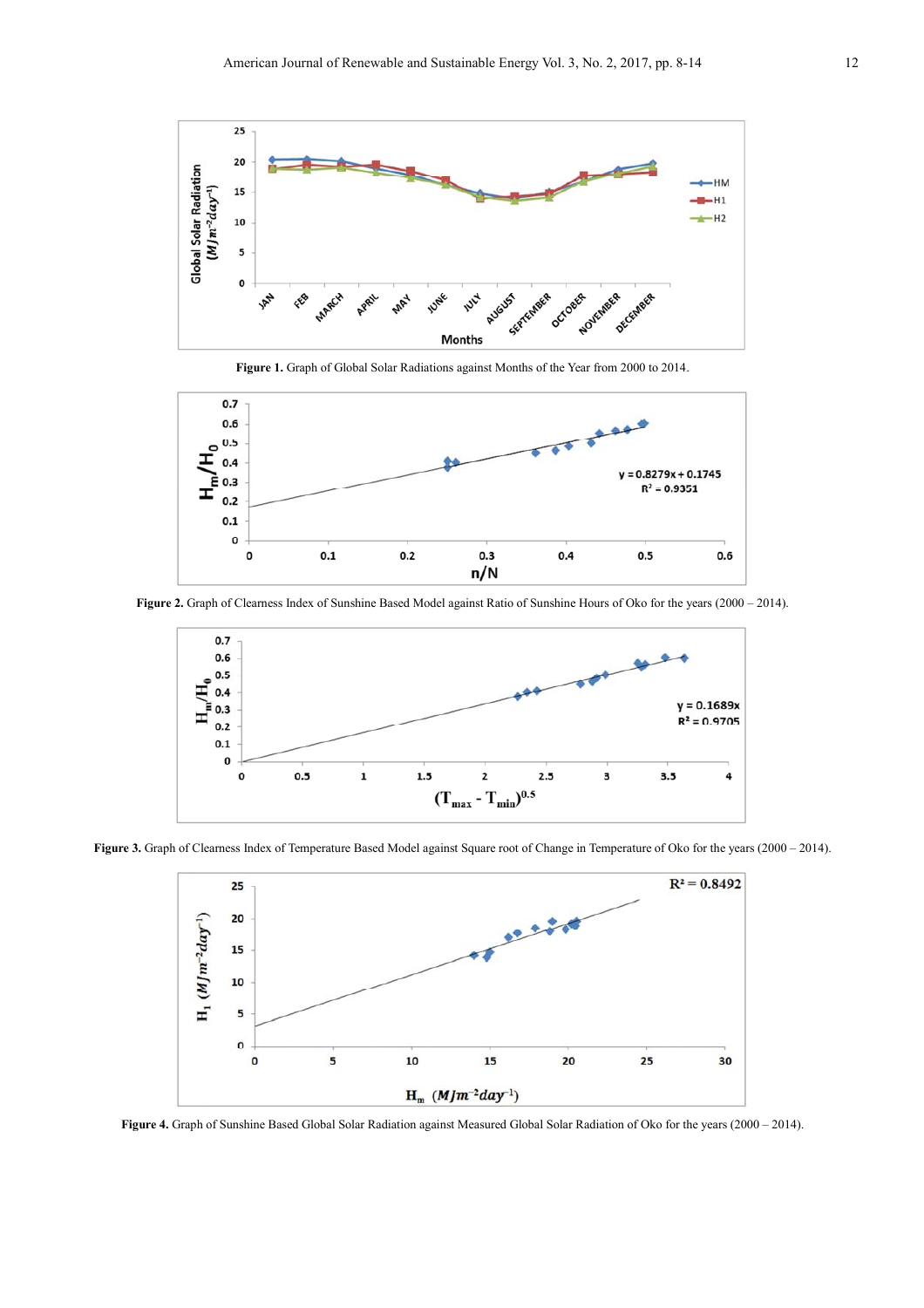

**Figure 5.** Graph of Temperature Based Global Solar Radiation against Measured Global Solar Radiation of Oko for the years (2000 – 2014).



**Figure 6.** Graph of Temperature Based Global Solar Radiation against Sunshine Based Global Solar Radiation of Oko for the years (2000 – 2014).

Figure 1 shows the plot of measured and calculated monthly mean global solar radiation using the Angstrom – page sunshine model and Hargreaves / Samani temperature based model. We observed that the results from the predicting models show a good agreement with the measured values. The peak values of the global solar radiation are in the first four months of the years before dropping to it minima at August which is due to peak of rainy season.

Fig. 2 and Fig. 3 above show the graph of clearness index of sunshine based model and temperature based model against the ratio of sunshine hours and square root of change in temperature of Oko for the years (2000 – 2014). The values of coefficient of determination  $R^2$  and coefficient of correlation R show that clearness index shows good correlation with the ratio of sunshine hours and change in temperature.

Fig. 4 and Fig. 5 show the correlation between the calculated sunshine based global solar radiation and temperature based global solar radiation against measured global solar radiation. The values of the R and  $R^2$  for in Fig. 4 and Fig. 5 show that the measured global solar radiation and estimated global solar radiation for the two models are close.

Fig. 6 shows the correlation between the values of the solar radiation of the two models used for the estimation of global solar radiation at Oko. This result shows that both models can be used to estimated global solar radiation at Oko due to

the closeness of the values which was confirmed by near unity of the R and  $R^2$ .

## **4. Conclusion**

In line with world concern about the economic importance of global solar radiation as an alternative renewable energy, the models for estimating monthly global solar radiation of Oko town in Anambra State, Nigeria have been developed. These models are based on sunshine and temperature according to Angstrom – page sunshine model and Hargreaves – Samani temperature model. The model equations developed for Oko town using these two models are

$$
\frac{H_m}{H_0} = 0.17 + 0.83 \left(\frac{n}{N}\right) \tag{16}
$$

$$
\frac{H_m}{H_0} = 0.17 \left( T_{max} - T_{min} \right)^{0.5} \tag{17}
$$

Our equations for the estimation of global solar radiation are comparable with other equations obtained for cities with similar meteorological data. The estimated global solar radiation data and its correlation will provide a useful source of information to designers of renewable energy, air conditioning systems and other solar energy related systems at Oko town, Anambra State, Nigeria. It could also enrich the National Energy data bank of the nation.